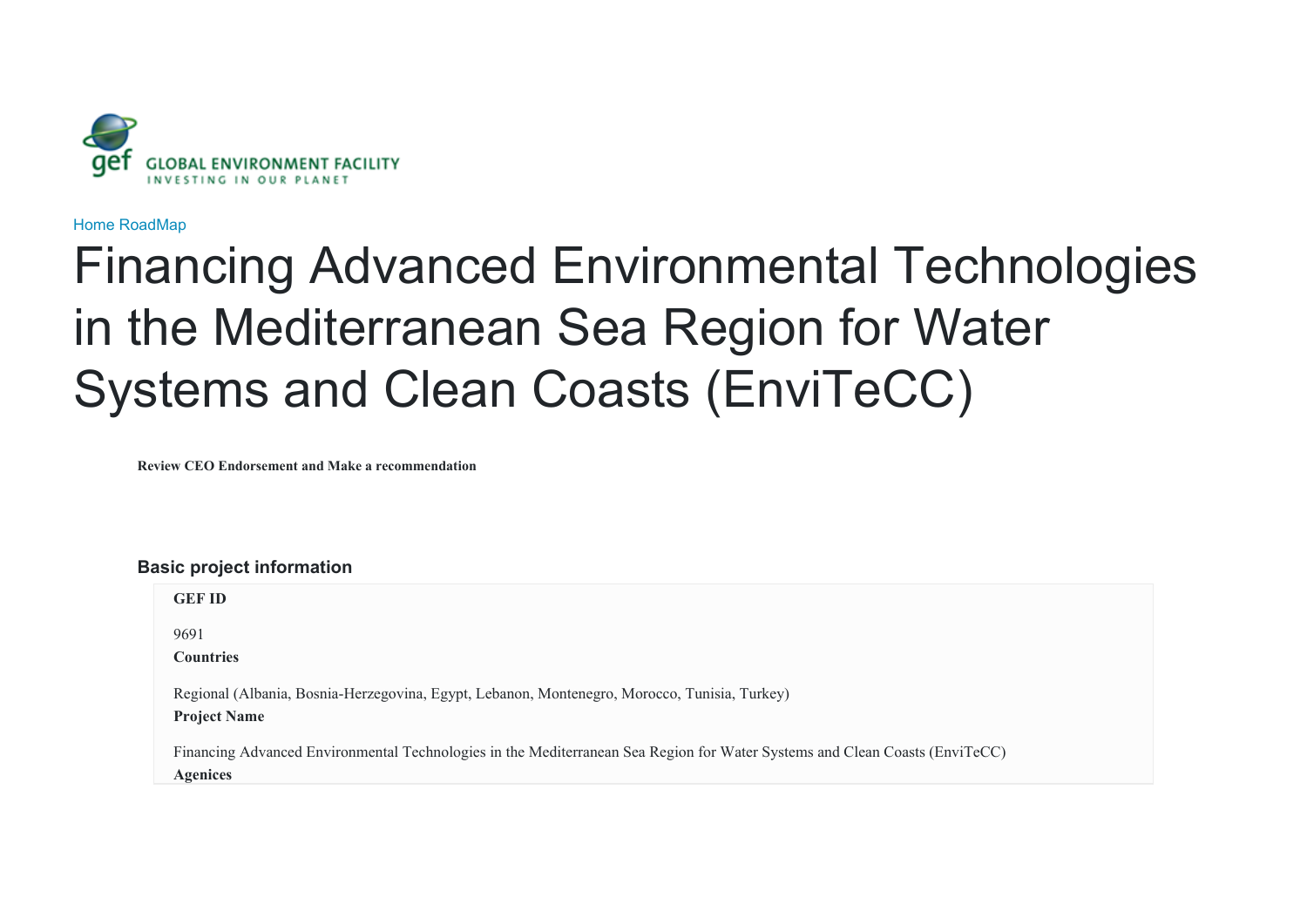| <b>EBRD</b><br>Date received by PM  |
|-------------------------------------|
| 3/29/2019<br>Review completed by PM |
|                                     |
| 10/8/2019                           |
| <b>Program Manager</b>              |
| Steffen Hansen                      |
| <b>Focal Area</b>                   |
| Multi Focal Area                    |
| <b>Project Type</b>                 |
| <b>FSP</b>                          |
|                                     |

# **PIF CEO Endorsement**

**Project Design and Financing** 

**1. If there are any changes from that presented in the PIF, have justifications been provided?** 

# **Secretariat Comment at CEO Endorsement**

SH (25.4.19): Turkey have joined the project during PPG. This change should be listed and a reasoning provided in the project document.

SH (06.09.19): Addressed.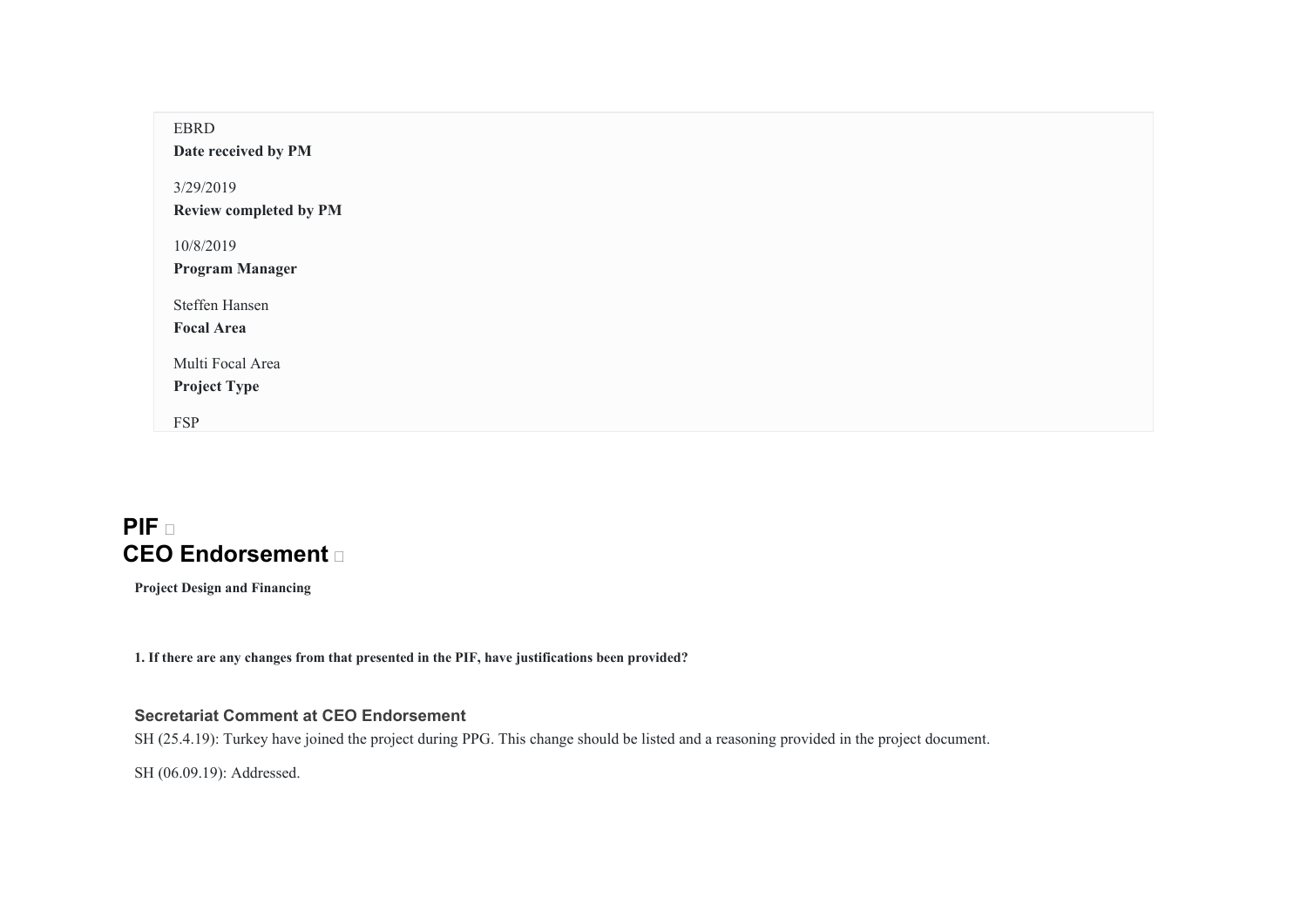#### **Response to Secretariat comments**

Turkey has been added to the Programme eligible countries for the Chemicals & Waste focal area only, following the letter of the endorsement received on 27/03/2019. The letter was received only during PPG phase and as such Turkey has been included only at the Request for CEO Endorsement stage and the letter of endorsement can be found in the attached documents.

This change has been reflected and reasons provided in the GEF portal section "Part II - Project Justification" and in the EBRD Project Document on page 8.

**2. Is the project structure/ design appropriate to achieve the expected outcomes and outputs?** 

#### **Secretariat Comment at CEO Endorsement**

SH (25.4.19): Yes, however, please address the below points:

- Project Taxonomy section: please revisit the taxonomy section. As an example, tags specific to gender, knowledge management and private sector should be included.

SH (06.09.19): Addressed.

- Expected outcomes and components section: note that more detail will need to be added, including a short description of the component Outcomes and Outputs.

SH (06.09.19): Addressed.

- ANNEX A: Please include outcome 4 in the Annex A Results Framework section.

SH (06.09.19): Addressed.

- Supporting documents section: Please annex the Med Sea Program Gender mainstreaming and KM strategy.

SH (06.09.19): Addressed.

- In section A.6. Institutional Arrangement and Coordination: Please add suitable text in section A.6 which make clear how the suggested institutional arrangements will facilitate the involvement/needed coordination of government partners, including as part of activities under the anticipated project policy dialogue component? As mentioned in the submission, facilitating this dialogue is deemed critical for scaling-up investments in environmental technologies.

SH (06.09.19): Addressed.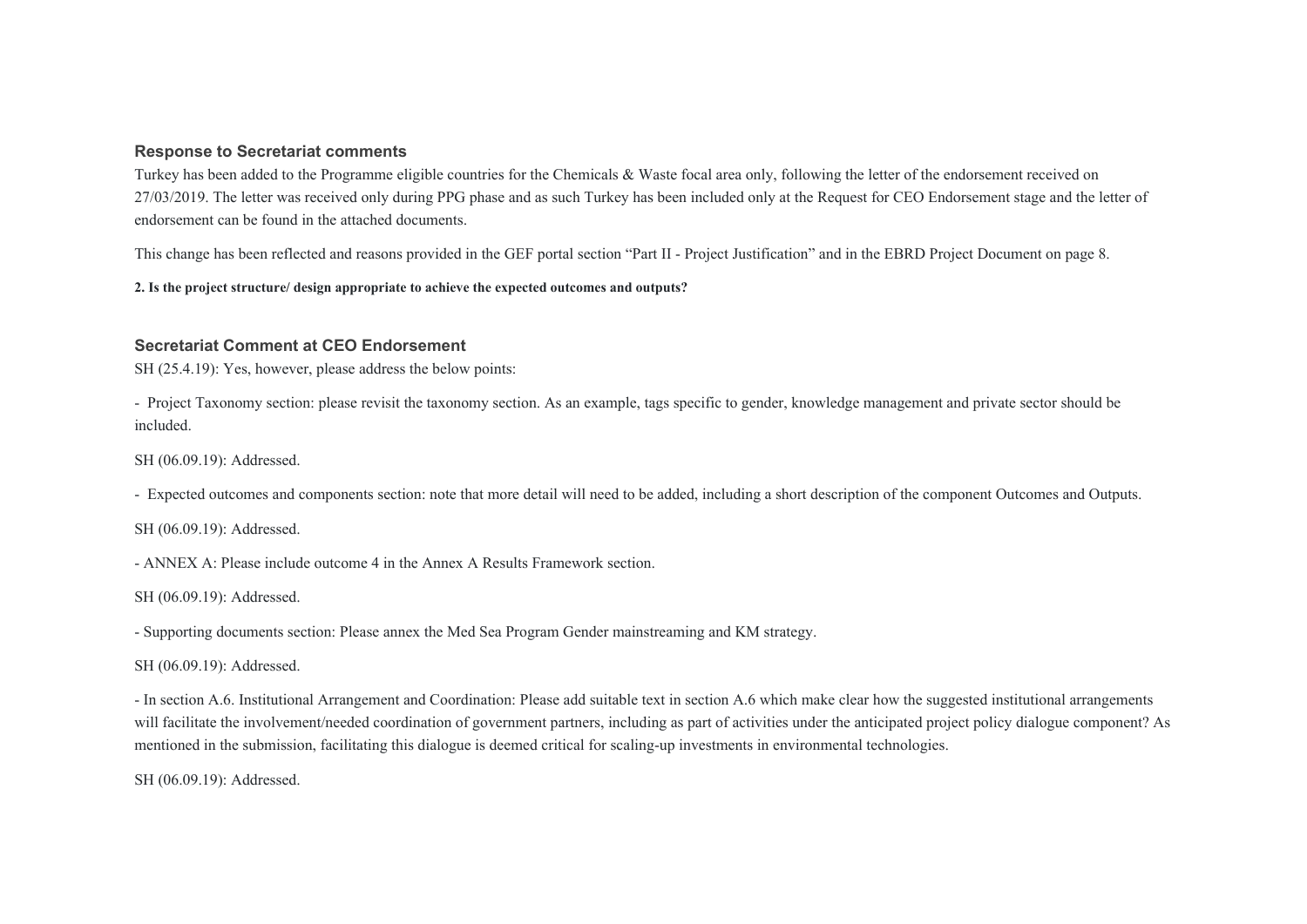- Please explain what EBRD representative will participate in the program level annual steering committee meetings and how the anticipated dialogue with relevant GEF OFPs will translate into national level EBRD project implementation?

#### SH (06.09.19): Addressed.

 In the description of Innovativeness, sustainability and potential for scaling up the text references the EBRD project document and as such cannot be evaluated as all information required for evaluating the project must be in the portal and not as referenced attachments. Please revise all sections in the CEO endorsement to ensure compliance with this requirement before the project can be fully evaluated.

SH (06.09.19): Please annex the detailed line-item budget and re-submit.

SH (23.09.19): Thank you for annexing the budget. Please correct the discrepancies between numbers shown in the table B portal submission and the annexed budget.

#### **Response to Secretariat comments**

- On the Project taxonomy section: tags specific to gender, knowledge management and private sector have been included.

- On the expected outcomes and components section: the section Part II. Project Justification "Expected outcomes and components" of the GEF portal has been amended to include a detailed description of outcomes and outputs for each component. Further information on each Component is provided on pages 18 to 29 of the EBRD Project Document (2.3 Project approach, 2.3 Project components).

- ANNEX A: outcome 4.1 Depollution oriented policy tools made available in the region has been added.

- Supporting documents section: the Annexes have been uploaded. (MedProgramme Knowledge Management Strategy, MedProgramme Gender Mainstreaming Strategy)

- Section A.6. Institutional Arrangement and Coordination: The following text has been added to section "A.6. Institutional Arrangement and Coordination" in the GEF Portal: Partnership and dialogue with relevant national governments and national and local public sector entities are considered critical for scaling-up investments in environmental technologies for water systems and coastal areas, and POPs reduction and prevention. This coordination includes each country's GEF OFPs who will be engaged at a programmatic level. The EBRD has already established close links with governments in all of its CoOs, including the SEMED region, Turkey and Western Balkans, and will continue to foster these relationships through policy dialogue and networking (in addition to investment financing) related to the Child Project. Moreover, EBRD will participate in the stock-taking meetings during which EBRD will consult with GEF focal points on CP implementation as well as for mid-term and annual review.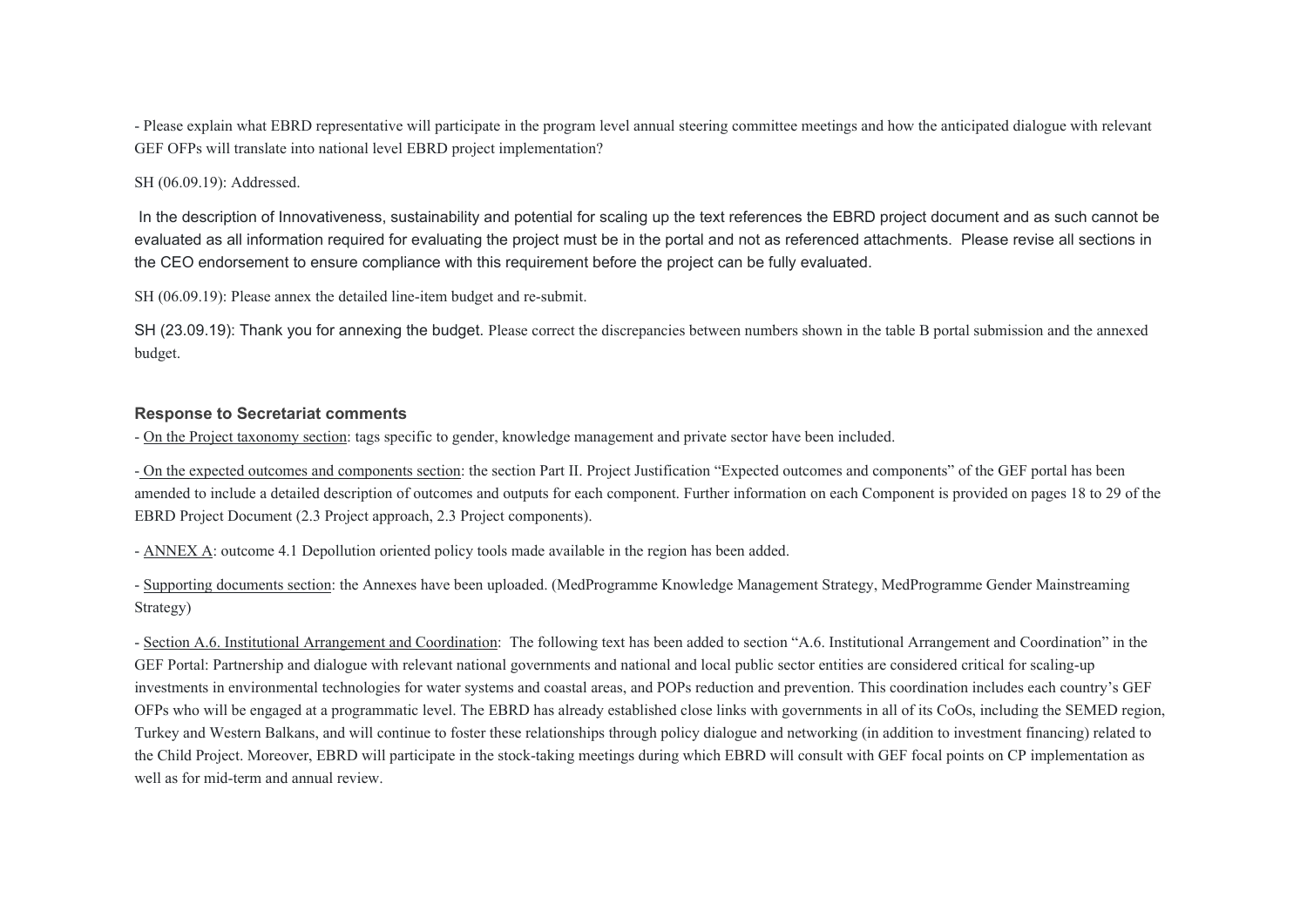- EBRD representative participation in the program level annual steering committee meetings:

Representatives of the EBRD's Energy Efficiency and Climate Change and/or Donor Co-Financing teams will participate in the programme level annual steering committee meetings. At these annual steering committee meetings, the EBRD will solicit feedback from key stakeholders – notable OFPs – and reflect this as appropriate in the upcoming policy and technical assistance activities. These meetings will also be used a mechanism to ensure that national level activities under the EBD-led child project are aligned with the latest country priorities, legislation and strategy.

- Regarding your comment on the section "Innovativeness, sustainability and potential for scaling up", we have confirmed with the GEF secretariat that the EBRD project document is accessible from the portal and that relevant information can be found in the annexes as part of the Project Document submission.

**3. Is the financing adequate and does the project demonstrate a cost-effective approach to meet the project objective?** 

**Secretariat Comment at CEO Endorsement** SH (25.4.19): Yes.

# **Response to Secretariat comments**

**4. Does the project take into account potential major risks, including the consequences of climate change, and describes sufficient risk response measures? (e.g., measures to enhance climate resilience)** 

**Secretariat Comment at CEO Endorsement** SH (25.4.19): Yes

**Response to Secretariat comments 5. Is co-financing confirmed and evidence provided?** 

**Secretariat Comment at CEO Endorsement** SH (25.4.19): Yes

**Response to Secretariat comments 6. Are relevant tracking tools completed?**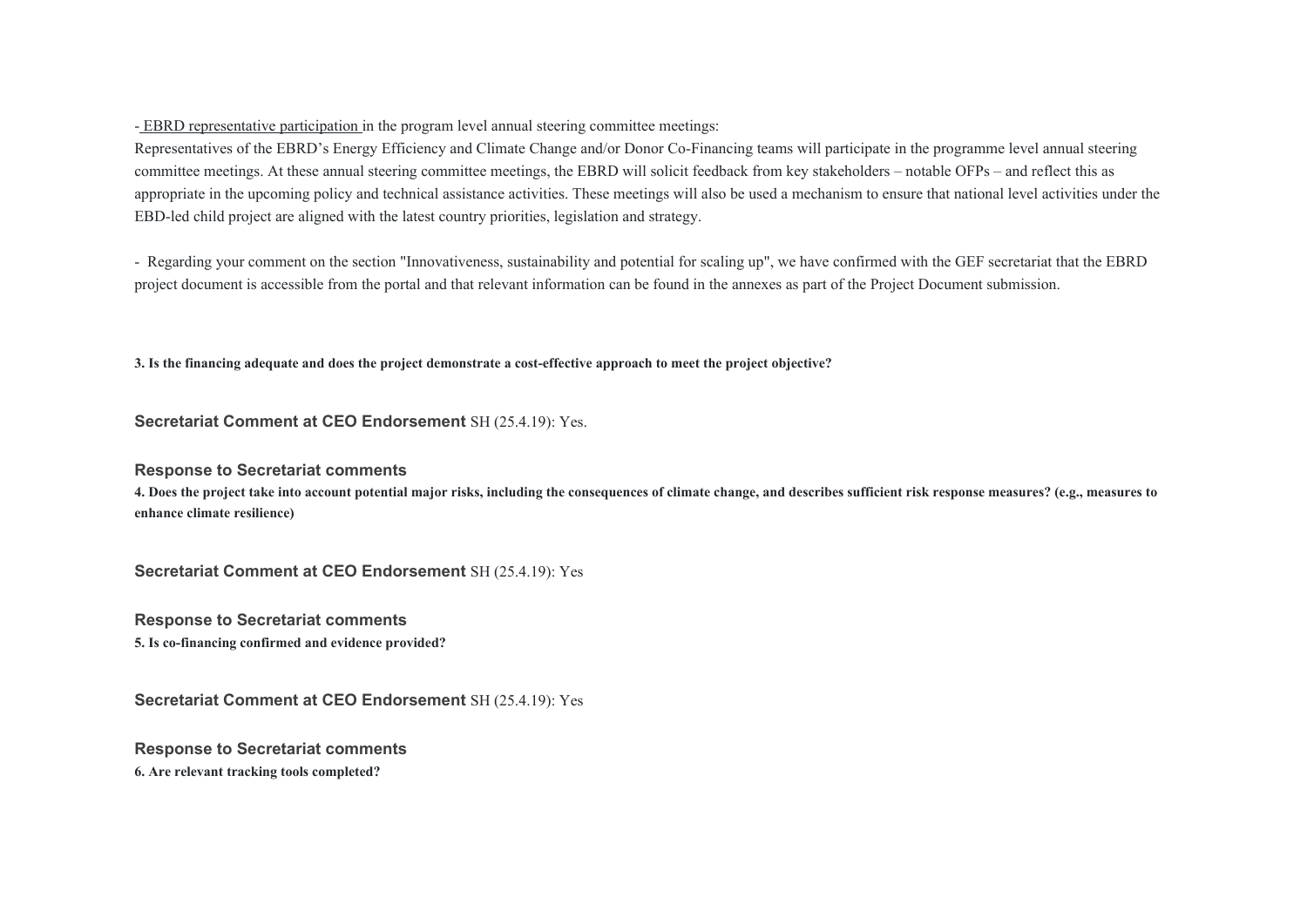## **Secretariat Comment at CEO Endorsement**

SH(25.4.19): Core Indicators: please populate the sub-indicators 7.1, 7.2 and 7.3. As for sub-indicator indicator 7.4, please change the value to "0".

SH (06.09.19): Addressed.

Core Indicators for chemicals are unclear. In 9.1 the amount of pure tons of POPs is indicated at 900 and for contaminated material it is indicated in 9.6 that the amount is 350. Please provide an explanation of how these numbers were calculated.

AS (Sept 11, 2019) Comment cleared..

# **Response to Secretariat comments**

On CORE Indicators: the Indicators have been amended on a scale of 1 to 4 as follows:

- 7.1: SCALE 4
- $72: SCATE 4$
- 7.3: BLANK as not applicable within the operational model designed for this Child Project.
- $74$  SCALE 1

On CORE indicators for chemicals: the indicator 9.1 has been corrected to reflect the targets of the Programme, i.e. reduction and prevention of 1,250 tons of POPs. The EBRD estimated most of the POPs target will be achieved by removal or disposal of existing POPs. Based on PPG study (Feasibility study on the elimination and safe disposal of persistent organic pollutants (POPs) stockpiles, remediation of contaminated land and elimination from industrial processes in the Mediterranean Sea region, October 2017), it is expected that a limited amount of POPs has potential to be avoided as part of the investments under the Child Project, which is preliminarily estimated in 350 tonnes and indicated under the indicator 9.6 Quantity of POPs/Mercury containing materials and products directly avoided.

**7. Only for Non-Grant Instrument: Has a reflow calendar been presented?** 

**Secretariat Comment at CEO Endorsement** NA

#### **Response to Secretariat comments**

**8. Is the project coordinated with other related initiatives and national/regional plans in the country or in the region?**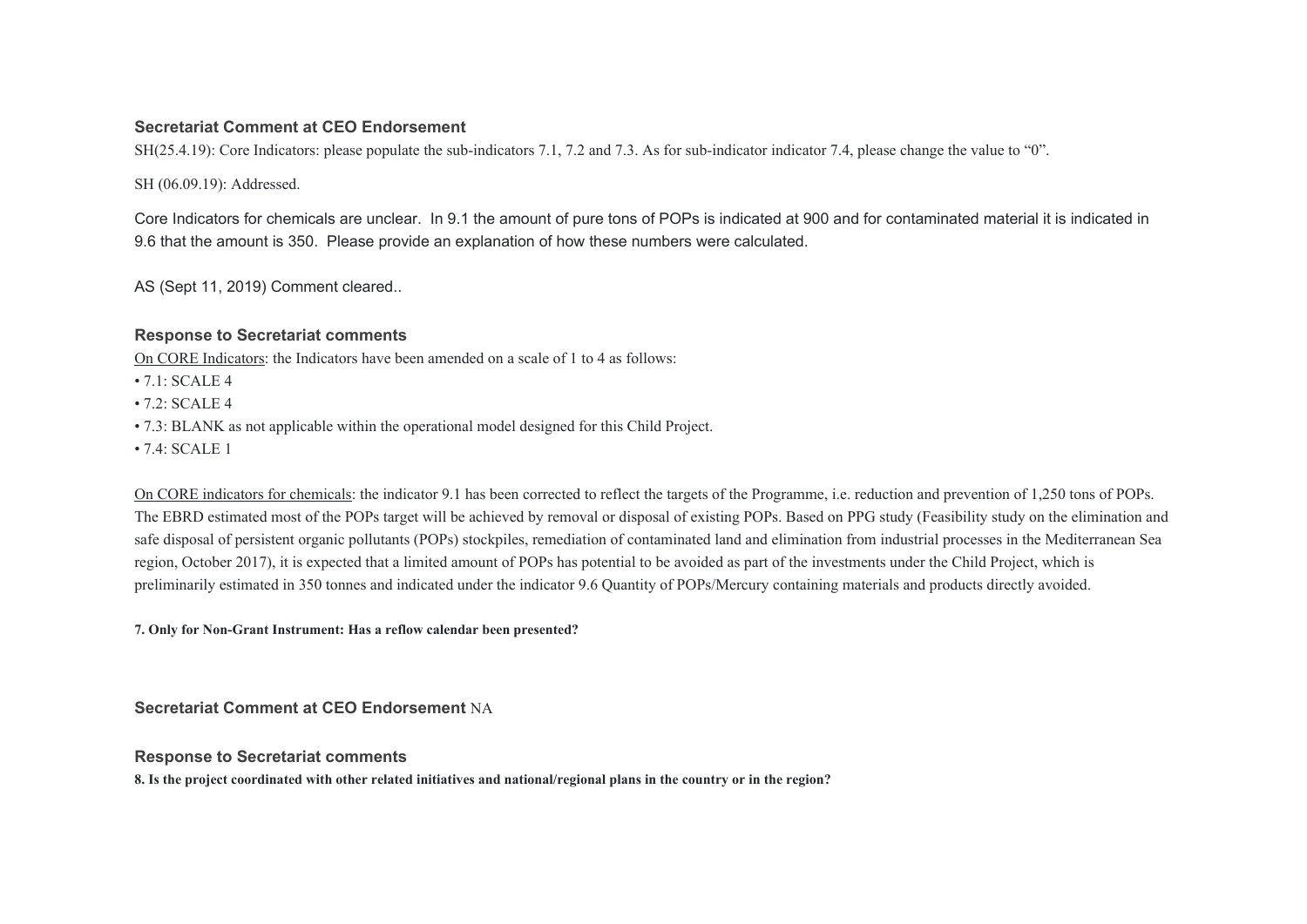**Secretariat Comment at CEO Endorsement** SH (25.4.19): Yes

**Response to Secretariat comments** 

**9. Does the project include a budgeted M&E Plan that monitors and measures results with indicators and targets?** 

**Secretariat Comment at CEO Endorsement** SH (25.4.19): Yes

**Response to Secretariat comments 10. Does the project have descriptions of a knowledge management plan?** 

**Secretariat Comment at CEO Endorsement** SH (25.4.19): Yes

**Response to Secretariat comments Agency Responses** 

**11. Has the Agency adequately responded to comments at the PIF stage from:** 

#### **GEFSEC**

**Secretariat Comment at CEO Endorsement** SH (25.4.19): Yes

**Response to Secretariat comments** 

**STAP**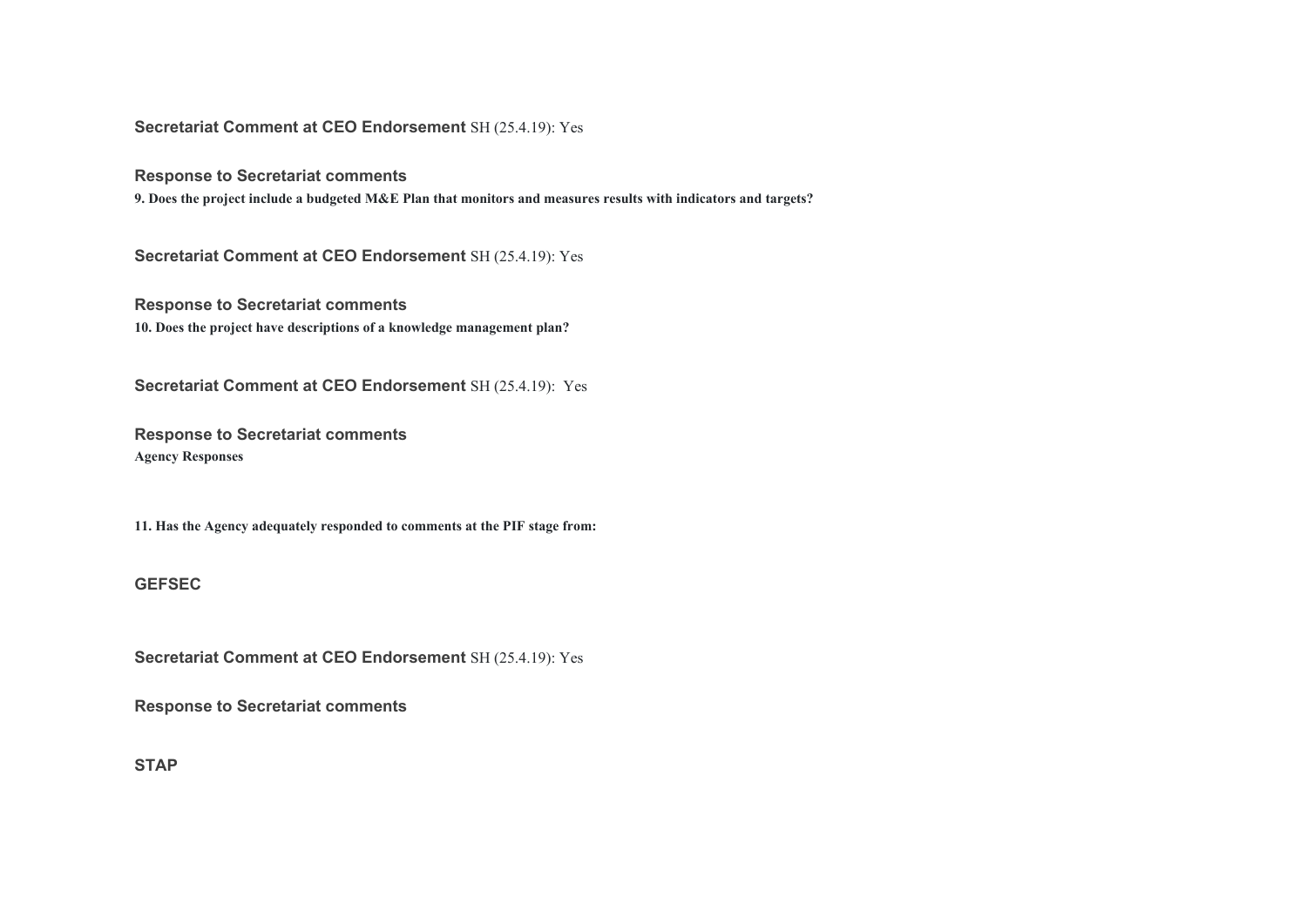#### **Secretariat Comment at CEO Endorsement**

SH (25.4.19): Please note that STAP made the following comment at the time of council approval of the Program:

"Emphasis on the demand side needs to be more fully demonstrated, especially for the proposed child projects."

Please include additional detail describing the projects intent to engage with civil society and national level governmental stakeholders during its implementation. Please also include information as to the level of engagement with civil society/government during project preparation.

SH (06.09.19): Addressed.

**Response to Secretariat comments** This additional comment received from STAP has been addressed and added to the existing responses provided in the ANNEX B - RESPONSES TO PROJECT REVIEWS in the updated RCE.

**GEF Council**

# **Secretariat Comment at CEO Endorsement**

SH (25.4.19): No response to council comments have been provided. Please include.

SH (06.09.19): Addressed.

In the description of Innovativeness, sustainability and potential for scaling up the text references the EBRD project document and as such cannot be evaluated as all information required for evaluating the project must be in the portal and not as referenced attachments. Please revise all sections in the CEO endorsement to ensure compliance with this requirement before the project can be fully evaluated.

**Response to Secretariat comments**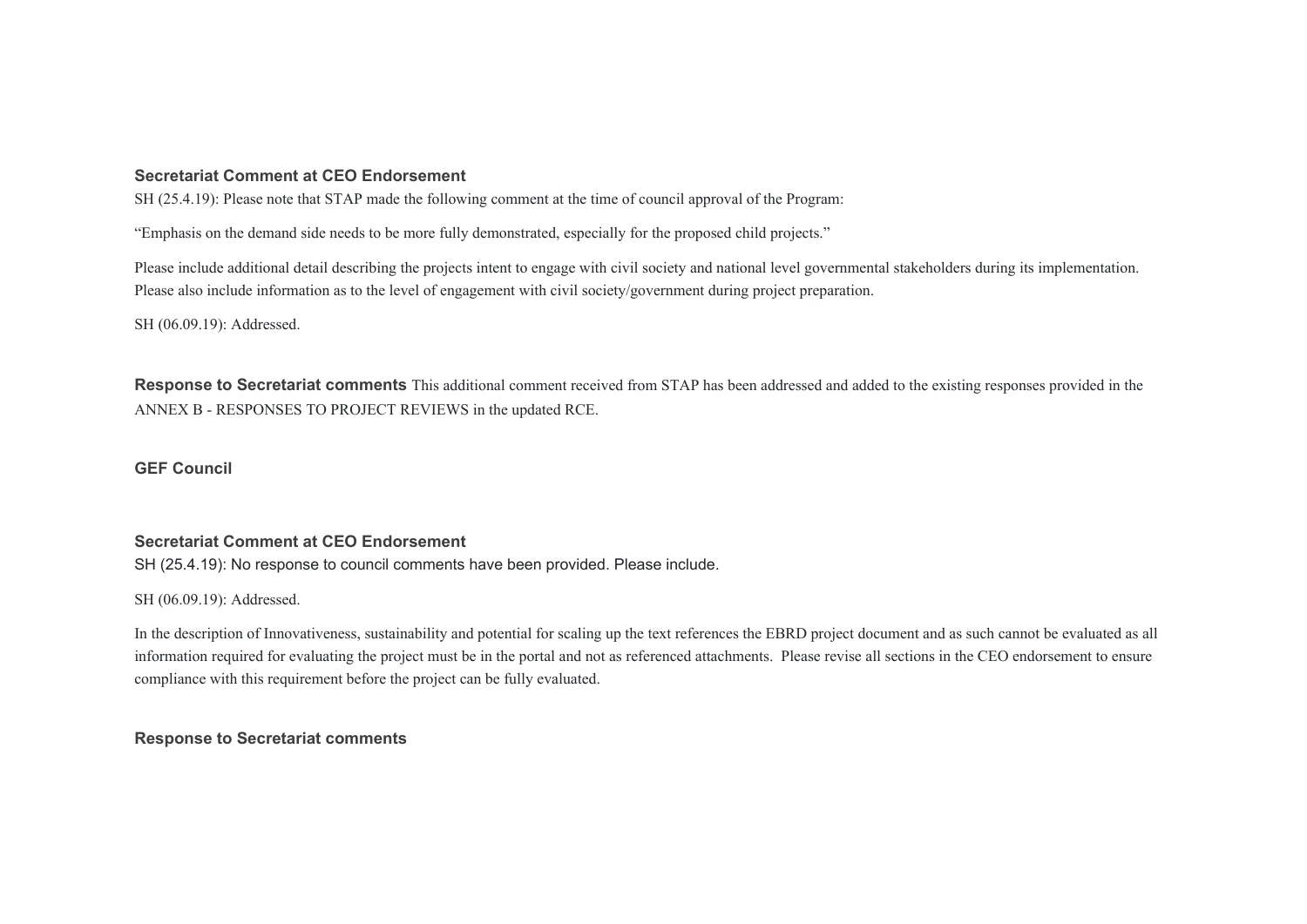Comments received from the GEF Secretariat, GEF Agencies, Convention Secretariats, and the GEF Council related the Programme overall. Where comments were relevant to this specific Child Project they have been addreesed and added to the existing responses provided in the ANNEX B - RESPONSES TO PROJECT REVIEWS in the RCE.

Regarding your comment on the section "Innovativeness, sustainability and potential for scaling up", we have confirmed with the GEF secretariat that the EBRD project document is accessible from the portal and that relevant information can be found in the annexes as part of the Project Document submission.

#### **Convention Secretariat**

**Secretariat Comment at CEO Endorsement** NA

**Response to Secretariat comments Recommendation** 

**12. Is CEO endorsement recommended?** 

#### **Secretariat Comment at CEO Endorsement**

SH(25.4.19: Please address comments and resubmit.

SH (06.09.19): Please annex the detailed budget and resubmit.

SH (23.9.19): please correct the discrepancy between the numbers as shown in the table B portal submission and the annexed budget.

SH (27.9.19): Project is PM recommended for CEO Endorsement.

# **Response to Secretariat comments**

All comments have been addressed and an updated version of the EBRD project document has been uploaded.

19 September 2019: The budget has been uploaded to the portal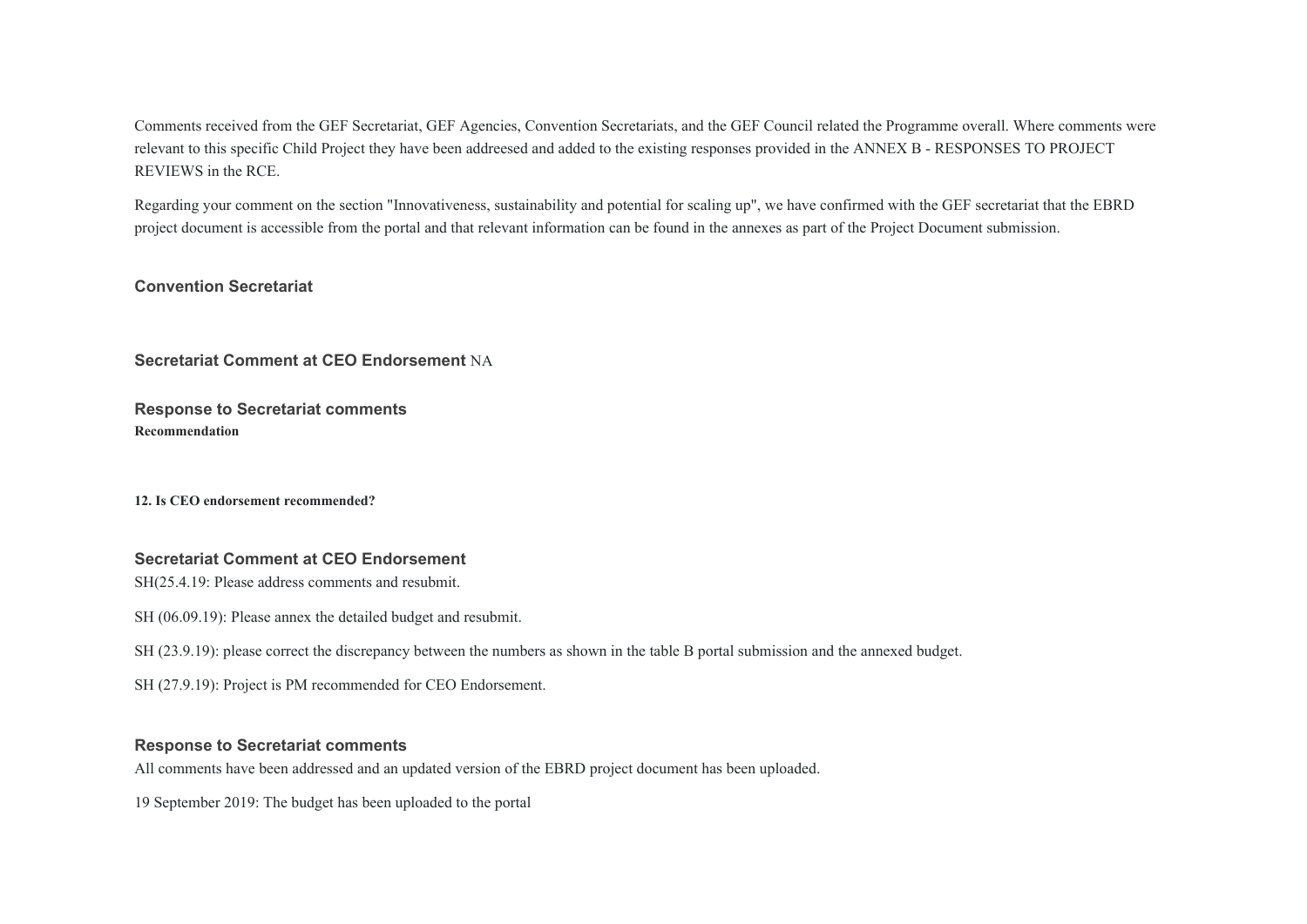#### **Review Dates**

|                                         | <b>Secretariat Comment at CEO Endorsement</b> | <b>Response to Secretariat comments</b> |
|-----------------------------------------|-----------------------------------------------|-----------------------------------------|
| <b>First Review</b>                     |                                               |                                         |
| <b>Additional Review (as necessary)</b> |                                               |                                         |
| <b>Additional Review (as necessary)</b> |                                               |                                         |
| <b>Additional Review (as necessary)</b> |                                               |                                         |
| <b>Additional Review (as necessary)</b> |                                               |                                         |
| <b>CEO</b> Recommendation               |                                               |                                         |

**Brief Reasoning for CEO Recommendations** 

This project is a Child Project under the GEF-funded programme titled "Mediterranean Sea Programme: Enhancing Environmental Security" (MedProgramme). Its seeks to address nutrient and POPs pollution, which is increasingly a treat to the overall health of coastal aquifers and the larger Mediterranean sea. The Mediterranean Sea, being the largest semi-enclosed sea in the world and shared by 21 countries, is undergoing a dramatic process of development, which should be seen through the lens of the compounding effects of climate change, and which is associated with rapid population increase, lack of infrastructure and connectivity, capacity and regulatory gaps and lack of mainstreaming of appropriate technologies and practices related to nutrients and POPs management. Within this context, the project seeks to accelerate investments in wastewater treatment and POPs elimination/reduction and with the aim of improving the management practices of private and publiclyowned businesses in Albania, Bosnia and Herzegovina, Egypt, Lebanon, Montenegro, Morocco, Tunisia and Turkey.

The Project consists of four Components:

· Component 1: Technical Assistance, resulting in the development of a pipeline of investments.